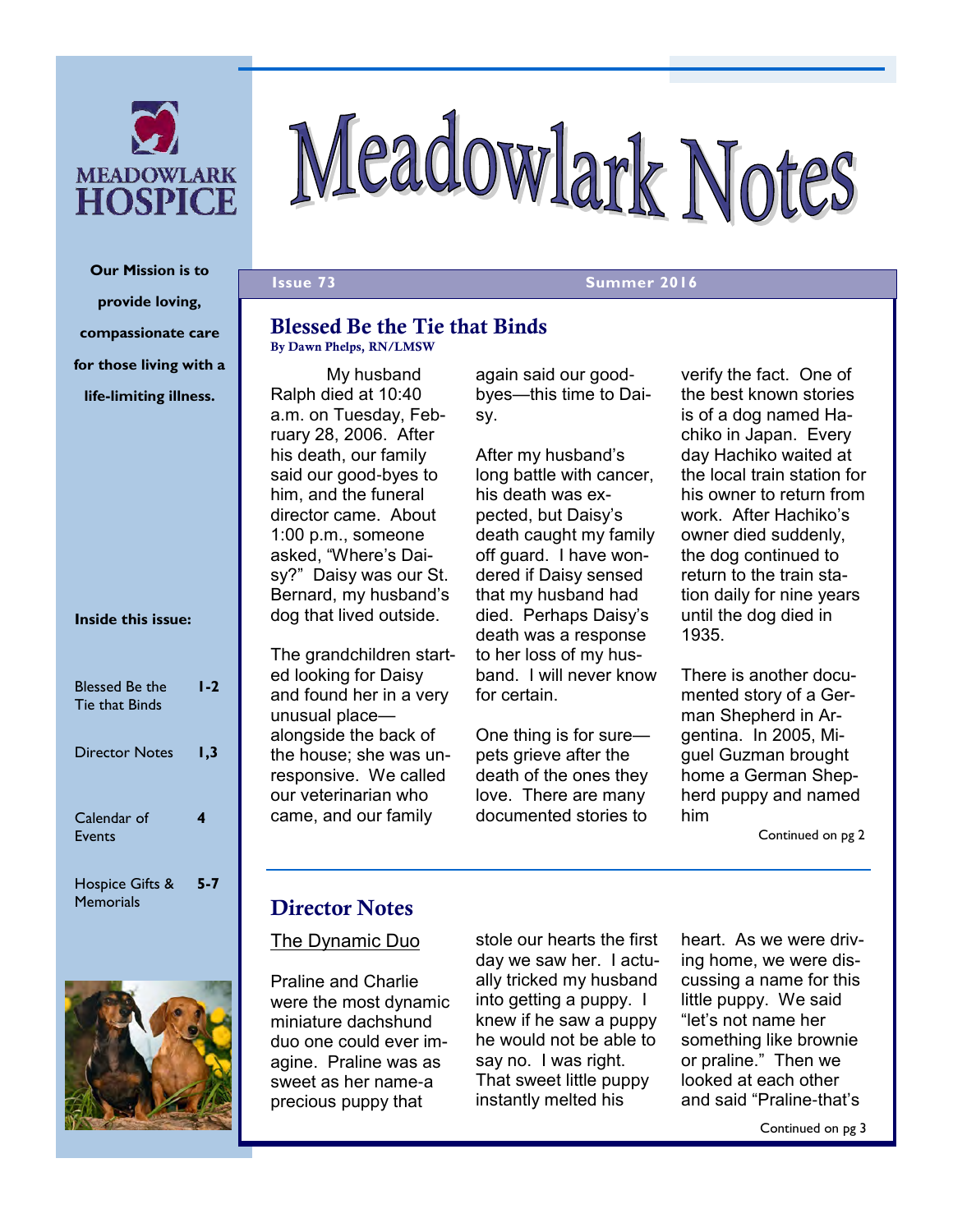#### **Blessed Be the Tie that Binds...cont'd from pg 1**

Capitan. Guzman died suddenly one year later in a hospital in the city. His body was taken to a funeral home a distance from Guzman's house, then to the cemetery for burial. No one in the family recalled the dog following them to the cemetery.

 After the burial, Guzman's wife could not find Capitan. Then about a week later, when the wife went to the cemetery, she found Capitan whimpering, lying atop his owner's grave. Capitan lived at the cemetery for the next six years until the dog's death.

So grief goes both ways: the owner of a pet experiences grief when their pet dies, and pets grieve when their owners die. There is a tie that binds pets and owners together, a bond that scientists refer to as the "human-animal bond," a bond that can be intense and lasting.

Scientists have studied the positive interactions between humans and their pets, mostly with dogs and cats, and have found there are benefits to owning a pet. Even a fish can be beneficial—watching fish can help lower blood pressure.

Autistic children showed improvement in a program in Florida which involved dolphins. Pet therapy is becoming more common with children with mental challenges and with the elderly in nursing homes.

The benefits of having a pet are widely accepted for those who have experienced a loss. A dog, for instance, can help give someone who is grieving a reason to get out of bed in the morning and someone to come home to at night. Dogs love unconditionally and can help decrease the loneliness one experiences after a death.

Conversely, if you have a pet and someone close to your pet dies, it would be a good idea to pay special attention to your pet. After a loss, a pet can become restless, anxious and depressed. Like humans, pets can develop sleep and eating disorders. So keep an eye on your pet and offer extra attention. If you have concerns, ask your local veterinarian for advice.

Yes, there is a lasting bond between pets and humans. *Blessed be the tie that binds.* 

*"He is your friend, your partner, your defender, your dog. You are his life, his love, his leader. He will be yours, faithful and true, to the last beat of his heart."* (author unknown)

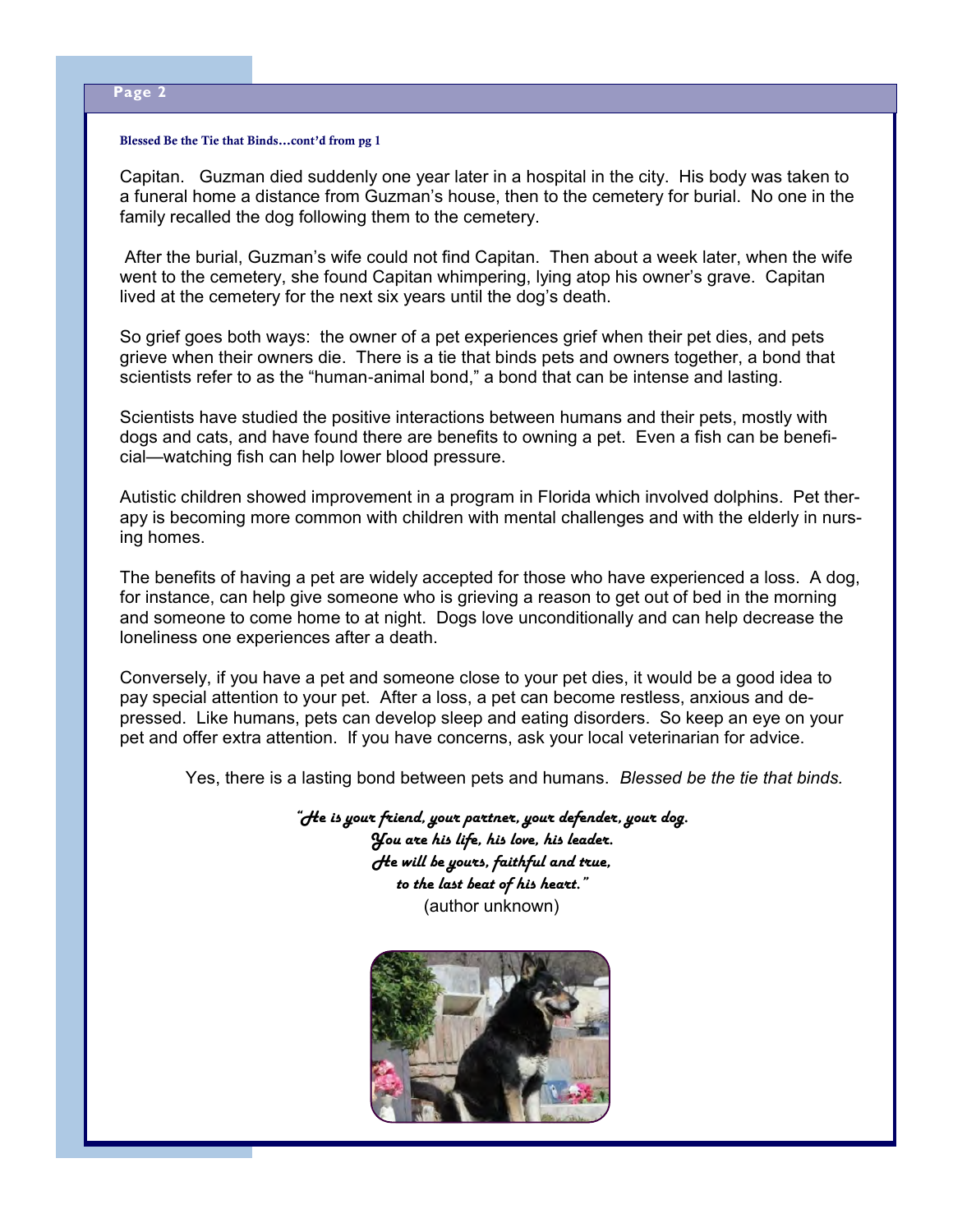#### **Director Notes ...cont'd from pg 1**

it!" Praline was the perfect name for this puppy that would spend the next 14 years in our family. Dear Praline passed in April.

The loss of Praline was felt by all in our family. Our boys were suffering their first loss of a pet. My husband had just lost his first puppy. Then there was Charlie. Poor Charlie was feeling the loss more than any of us. Charlie had spent almost every day of his life with Praline. They had been inseparable ever since we brought him home at 8 weeks old. They spent one night apart about 1 month before Praline passed when they escaped from our fenced-in yard. Praline was caught by animal control and spent the night being spoiled in the animal shelter. Charlie spent the night roaming the town, undoubtedly looking for Praline. When he found his way home the next morning, he quickly searched their room looking for her. He looked at me and his eyes seemed to say "there was a man, with a net, and he has Praline".

These two dogs were quite the team. Each had their own bark that we were able to interpret. One night, Charlie had a bark that I had not heard before. It was a cry for help. I went to determine the problem and discovered Praline was not doing well. She had had a seizure and was quite disoriented to her surroundings. The next two days were the hardest days I've had in quite some time. I spent the time essentially providing hospice care to my sweet girl. We were able to get some medicines that helped with the seizures. Every time a seizure would start, Charlie would stay near and cry as well. Charlie and I sat with Miss Praline all night as she slowly slipped away. The bond between these two furry kids in our family was incredible. Since Praline passed, we have taken extraordinary steps to help Charlie through his grief. He has become more of a house dog. He has taken up sleeping quarters in our bed. For the first week he would only eat "people" food. Now he is slowly transitioning back to a few bites of dog food. There is still a sadness that remains in this little guy. I have had several pets in my lifetime, but this is the first time I have had to help an animal that is grieving. Even in the animal world, it seems there is a struggle with secondary losses that come with losing someone you spent every moment with. So for now, we take it one day at a time. We all get excited when we do something that gets a wag from his tail.

The boys are each different in how they are coping as well. Our oldest is very tender and there are still a lot of tears shed. He likes to draw pictures and look at pictures we have of Praline. He took her collar and put it on one of his stuffed puppies. Our youngest is acting very stoic about the situation. He is very matter of fact and tells almost everyone he sees that Praline died. He cried a lot that day and now his tears are subsiding. He also wants pictures of Praline. Almost every day he asks "Do you miss Praline?" He asks in a way as if he is validating that it is ok to miss her.

When we have a loss, it is important that we are allowed to grieve. It is also important that we grieve in a way that is therapeutic to us as an individual. Every person's grief looks a little different. Our animals also grieve when they lose a pet friend or an owner. We must be sensitive to allow a person to grieve in their way and not judge because they don't grieve like us. Take some time to offer support to people that have lost a loved one. In my experience, the gift of a listening ear is the best support a person can give.

#### Amy Burr, RN BSN Meadowlark Hospice Program Director

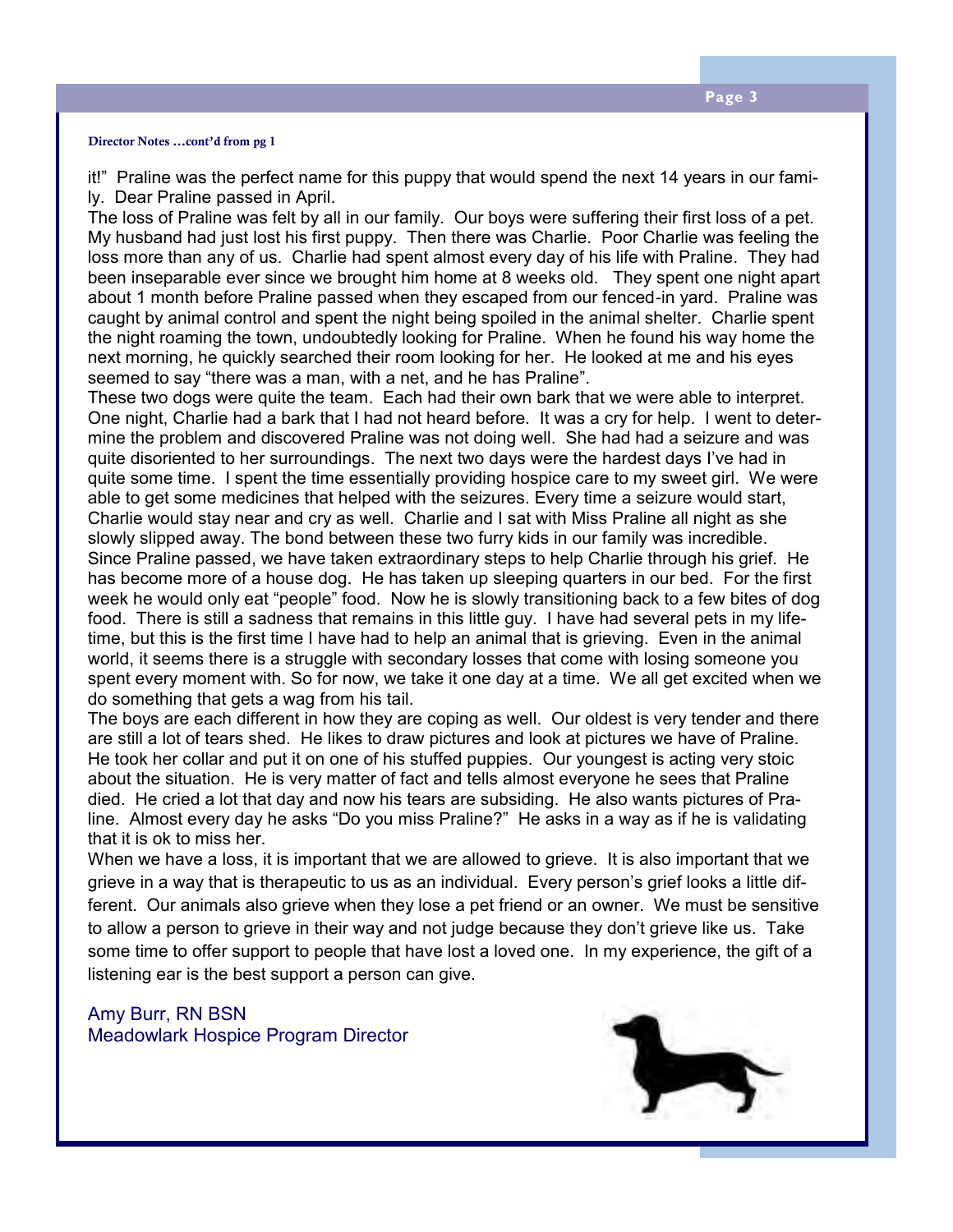#### **Page 4**

# **Calendar of Events**

| Jul 7         | 4:30 pm    | Clay Center Bereavement Support Group-Meadowlark Hospice office                                                          |
|---------------|------------|--------------------------------------------------------------------------------------------------------------------------|
| <b>Jul 11</b> | $1:00$ pm  | Concordia Volunteer Continuing Education                                                                                 |
| <b>Jul 11</b> | 3:00 pm    | Belleville and Republic Volunteer Continuing Education at Belleville                                                     |
| Jul 11        | 6:30 pm    | Concordia Bereavement Group (community-sponsored) - Episcopal Parish Hall, 117 W 8th Call<br>Judy Lambert 785-243-4454   |
| <b>Jul 14</b> | $7:00$ pm  | The Grief Support Group (community-sponsored) - 214 W 2nd, Washington - Call Terri Clark 785-<br>325-3200                |
| <b>Jul 18</b> | $11:00$ am | Clay Center Volunteer Continuing Education                                                                               |
| <b>Jul 19</b> | $9:30$ am  | Washington Volunteer Continuing Education                                                                                |
| <b>Jul 19</b> | Noon       | Marysville Volunteer Continuing Education                                                                                |
| <b>Jul 19</b> | $2:00$ pm  | <b>Frankfort Volunteer Continuing Education</b>                                                                          |
| <b>Jul 21</b> | 5:30 pm    | Belleville Bereavement Support Group - Library, 1327 19 <sup>th</sup> Street                                             |
| <b>Jul 28</b> | 4:30 pm    | Marysville Bereavement Support Group - South Plaza of CMH - use N door                                                   |
| Aug 8         | $1:00$ pm  | Concordia Volunteer Continuing Education                                                                                 |
| Aug 8         | 3:00 pm    | Belleville and Republic Volunteer Continuing Education at Republic                                                       |
| Aug 8         | 6:30 pm    | Concordia Bereavement Group (community-sponsored) - Episcopal Parish Hall, 117 W 8th Call<br>Judy Lambert 785-243-4454   |
| Aug 11        | 4:30 pm    | Clay Center Bereavement Support Group - Meadowlark Hospice office                                                        |
| Aug 11        | $7:00$ pm  | The Grief Support Group (community-sponsored) - 214 W 2nd, Washington - Call Terri Clark 785-<br>325-3200                |
| Aug 15        | $11:00$ am | Clay Center Volunteer Continuing Education                                                                               |
| Aug 16        | $9:30$ am  | Washington Volunteer Continuing Education                                                                                |
| Aug 16        | Noon       | Marysville Volunteer Continuing Education                                                                                |
| Aug 16        | $2:00$ pm  | Frankfort Volunteer Continuing Education                                                                                 |
| Aug 18        | 5:30 pm    | Belleville Bereavement Support Group - Library, 1327 19 <sup>th</sup> Street                                             |
| Aug 25        | $4:30$ pm  | Marysville Bereavement Support Group - South Plaza of CMH - use N door                                                   |
| Sep 8         | $4:30$ pm  | Clay Center Bereavement Support Group - Group will eat together, place TBA                                               |
| Sep 8         | 7:00 pm    | The Grief Support Group (community-sponsored) - 214 W 2nd, Washington - Call Terri Clark 785-<br>325-3200                |
| Sep 12        | 1:00 pm    | Concordia Volunteer Continuing Education                                                                                 |
| Sep 12        | $3:00$ pm  | Belleville and Republic Volunteer Continuing Education at Belleville                                                     |
| Sep 12        | 6:30 pm    | Concordia Bereavement Group (community-sponsored) - Episcopal Parish Hall, 117 W 8th - Call<br>Judy Lambert 785-243-4454 |
| Sep 15        | 5:30 pm    | Belleville Bereavement Support Group - Group will eat together, Place TBA                                                |
| Sep 19        | 11:00 am   | Clay Center Volunteer Continuing Education                                                                               |
| Sep 20        | $9:30$ am  | Washington Volunteer Continuing Education                                                                                |
| Sep 20        | Noon       | Marysville Volunteer Continuing Education                                                                                |
| Sep 20        | $2:00$ pm  | Frankfort Volunteer Continuing Education                                                                                 |
| Sep 22        | $4:30$ pm  | Marysville Bereavement Support Group - South Plaza of CMH - use N door                                                   |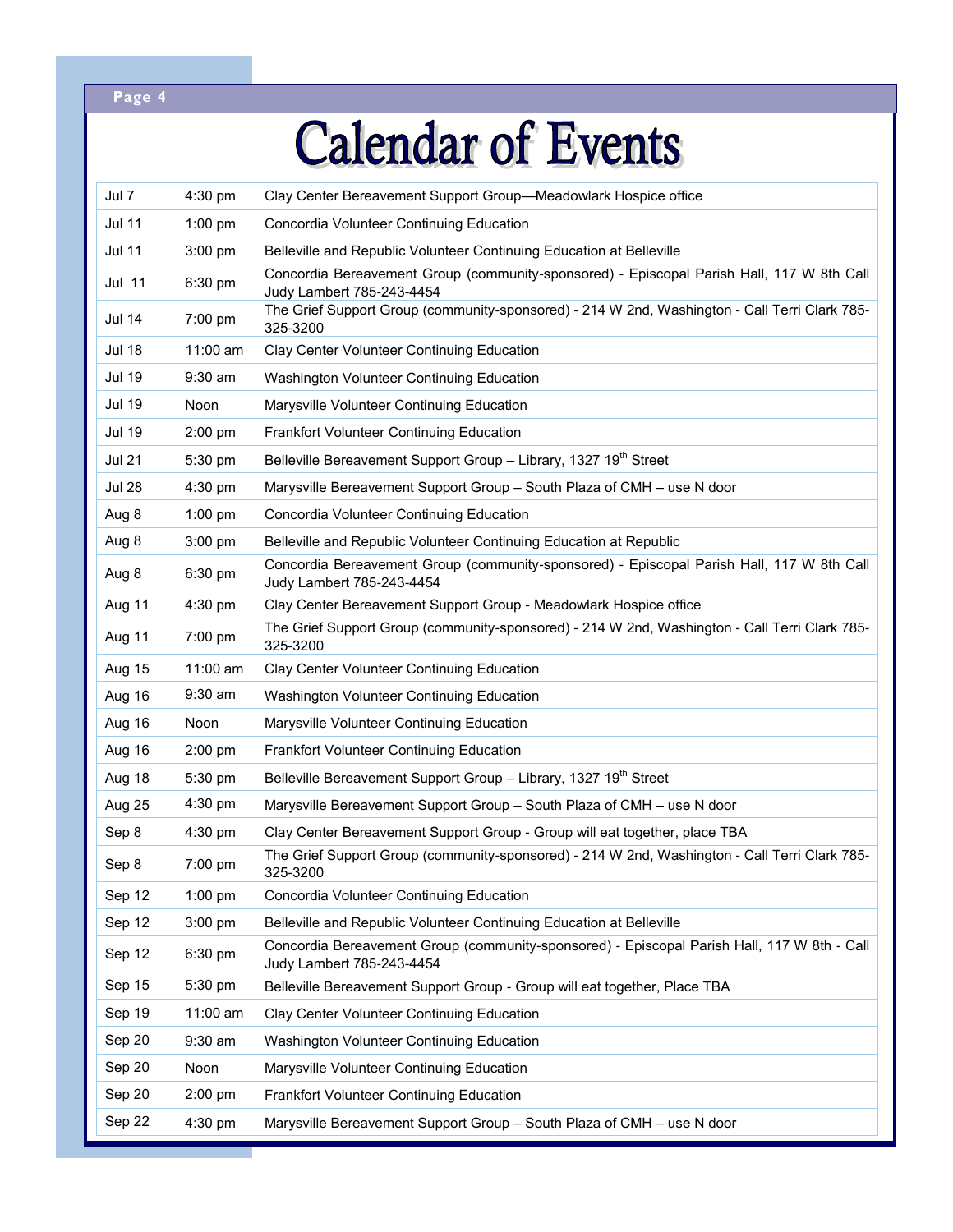#### **Page 5**

### **Hospice Gifts & Memorials**

*Your memorial gifts honor your loved ones and help others!* 

#### **HOSPICE GIFTS**

Country Place Senior Living-**Marysville** Dorothy Richardson Dolores Wassenberg

#### **MEMORIALS**

MYRTLE BAXTER George & Karen Blomberg Mary Ann Sullivan Pamela Willard DONALD BECHARD Wynn & JoAnn Bauer Anthony & Vicki Bechard Lavern & Audrey Bechard TJ & Nancy Buchli Theodore & Kelly Christensen Jan & Patty Detrixhe Donna & Bill Faidley Dwight & Doris Ferguson Financial Management, Inc. Friends & Neighbors Marilla Griffiths Clayton & JoAnn Kempton Lincoln School Staff Wilma Lyon Jeffery Bechard & Laura Maddox Lavern & Roxana Marcotte Mellies Hog Farm/Charles Mellies J.L. & M.L. Morris Rolland Reed Lynn & Patricia Wait JOYCE BIGLER David & Catherine Affolter James & Brenda Bourne Barbara Bromby Stuart & Carolyn Buchmann Charles & Denise Cyr

#### ...JOYCE BIGLER

Friends & Neighbors William & Mary Girard Mildred Hadley Robert Heilman David & Susan L'Ecuyer Michael & Barbara Lehning Gary & Doris Mulder Nancy Ryan Brad & Amy Jo Schick Johnny Jr. & Geneva Thomas Donald & Mary Beth VanRoekel Ron & Donna Wichman Sandra Wiemers Mark & Patti Woodruff VIRGINIA CAMERON Doug & Patti Adams Rex & Mary Kaye Blackwood Laura & Ralph Blevins Richard Brake Richard & Mary Janet Brumfield Jo Carson Dennis & Marcia Gfeller Monte & Emily Green Mark & Sandra Greenough Randy & Cathy Hafner Kenneth Harton Gail & Karen Hauserman Betty R. Jones Doyle & Dixie Jones Elnora Jones Kenton & Sharron Jones Randy & Jeanette Kidwell Rex & Cariie Kleiner Larry & Eunice Kopfer & family Greg & Dawn Langvardt Bob & Jerrie Loader

#### ...VIRGINIA CAMERON

Jerald & Audrey McClain Carol Michaud Dave & Lynda Reed Gary Reed Rose Anne & Ray Reed Timothy & Tamela-Copeland Sharp Ken & Bev Shivers Betty Spellman Mary Ann Sullivan Mike & Patricia Walker Peggy Weidman Max & Mary Weir Meta Wendelken Myron & Lucille Wohler Dennis & Jolene Wynn RONALD COASH Clyde & Rita Wollenberg ARLENE DETERS The Family of Arlene Deters RAY DOYEN Beth Whisler ILA FIELDER William & Luella Kern Verlin & Diane Kolman Carl & Loretta Meats Mary Alice Pacey Dianne Smith Lawrence Stigge EDNA GEE The Family of Edna Gee WILLIAM HAM Jerry & Carolyn Rothfuss Dail & Kathy Smith RONALD HAMMEL Mark & Carol Pfizenmaier Pat & Maureen Pfizenmaier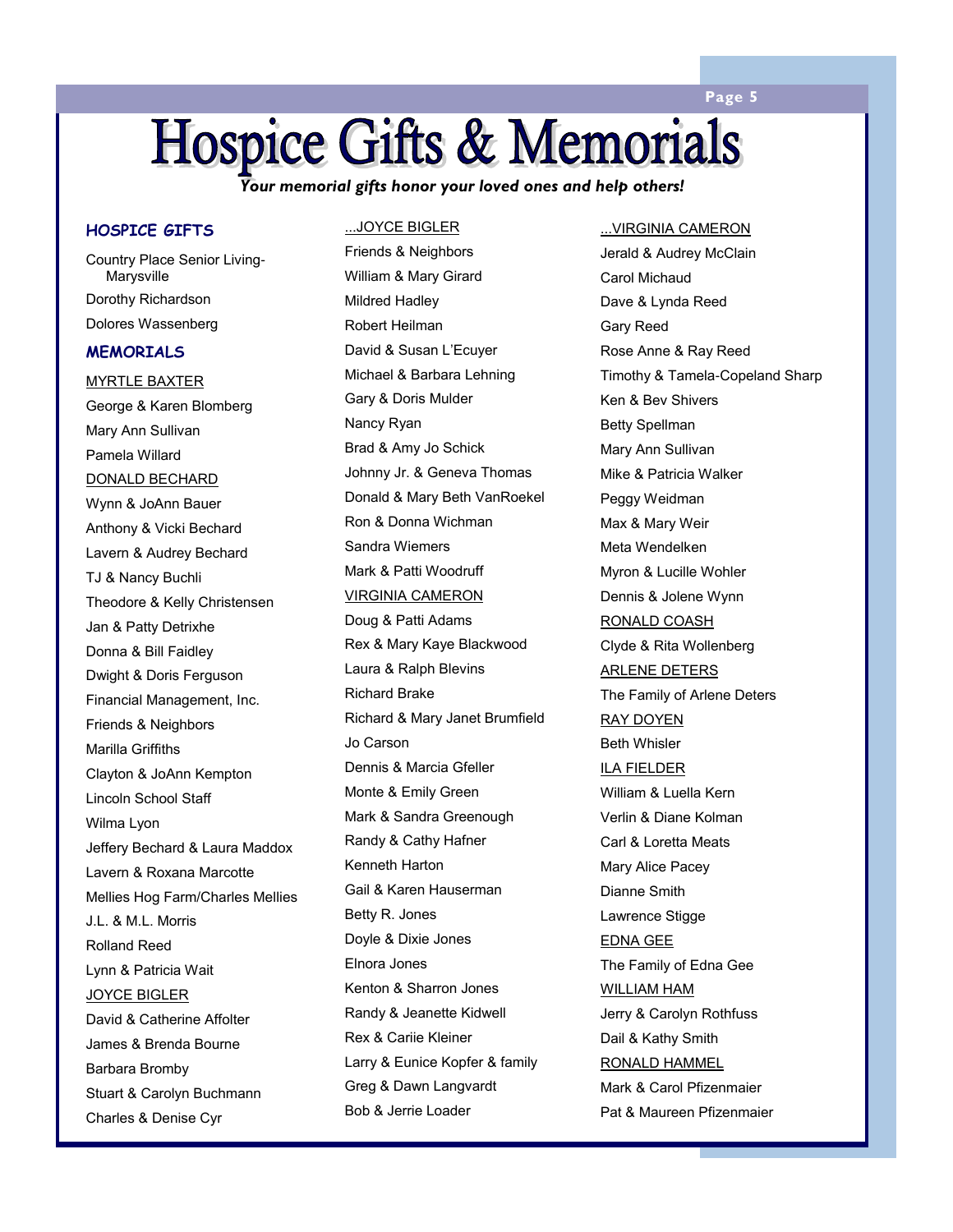# **Hospice Gifts & Memorials**

ELEANORA MEIER

*Your memorial gifts honor your loved ones and help others!* 

Arlene Baloun Michelle Brickler Stephanie Elhart Friends & Neighbors Holly Gourley Melissa Haberzetti Glen & Dian Haldorson Larry & Sally Hansen Douglas Hill Glenn & Brenda Jagodzinske Robert & Michelle Jensen Kansas City Orthopaedic Institute Rehab Department Lela Knedlik Jamie McFadden Jerry & Linda Melton Edwin & Karen Splichal The Joyce Hansen Family Trust WILLADENE HEBERT Gertrude Breault Central National Bank-Concordia Tom & Missy Hager Gary & Julie Lohse The Family of Willadene Hebert Eldon & Carolyn Woellhof LYNN HERMESCH Inez Hermesch NEAL LORIMOR Baton Rouge Flight Standards District Office DOROTHY MCCLURE Central National Bank-Concordia Darrell & Mary Dean Nelson Richard & Janet Snyder Dennis & Carol Wilson Jim & Donna Wilson

SHIRLEY HANN

**Page 6** 

The Family of Eleanora Meier IRMA MOSBURG Paul & Mary Martin Buhl WALTER MUGLER Dewey & Carol Adams PJ Beaudoin Bolton & McNish LLC Charles & Susan Brake Delores Case Kaye Chestnut Derald & Debra Craig Jerome & Jody Crimmins Allen & Robin Elsasser Dwight & Doris Ferguson Gene Ferguson Roger & Marla Forsyth Leota Fowles Bill & Sandy Fox Friends & Neighbors Reva Grater Randy & Cathy Hafner Merle & Jolene Hammond Robert & Judith Kobetich June Laha Kevin & Mary Larson Richard & Linda Llewelyn Donna Lytle John & Janice Machin Deb Martin Kathryne Martin Jerald & Audrey McClain Elsie Mugler Harold Mugler Herbert & L'Jeane Mugler Mark & Carol Pfizenmaier Pat & Maureen Pfizenmaier

Ron Roth Rosemary Smith Betty Spellman Kevin & Janeil Sullivan Marilyn Thomas Meta Wendelken Sylvia Wohler Brett & Marita Wolgast TERRENCE "TERRY" O'NEIL Tom & Anita O'Neil JERRY PILLARD Merril & Janelda Manor Mary Armstrong Memorial Fund Gary Pillard Raymond J Ring Trust Elaine Scheele LOIS PRELL Allen & Velora Prell Don Prell LEAH RAMSEY Marie Balfour Robert & Janice Camerlinck CCCHS Class of 1962 Friends & Neighbors Dale & Deanna Hammond Dusty & Deborah Hammond Mary Mann Jay & Allison Rasmussen

...WALTER MUGLER

Wayne & Glenda Rasmussen Rolland Reed Nancy Ryan Jane Sherbert Frank & Joan Steenbock Mary & Regan Stern Nancy & Kenneth Van Duyne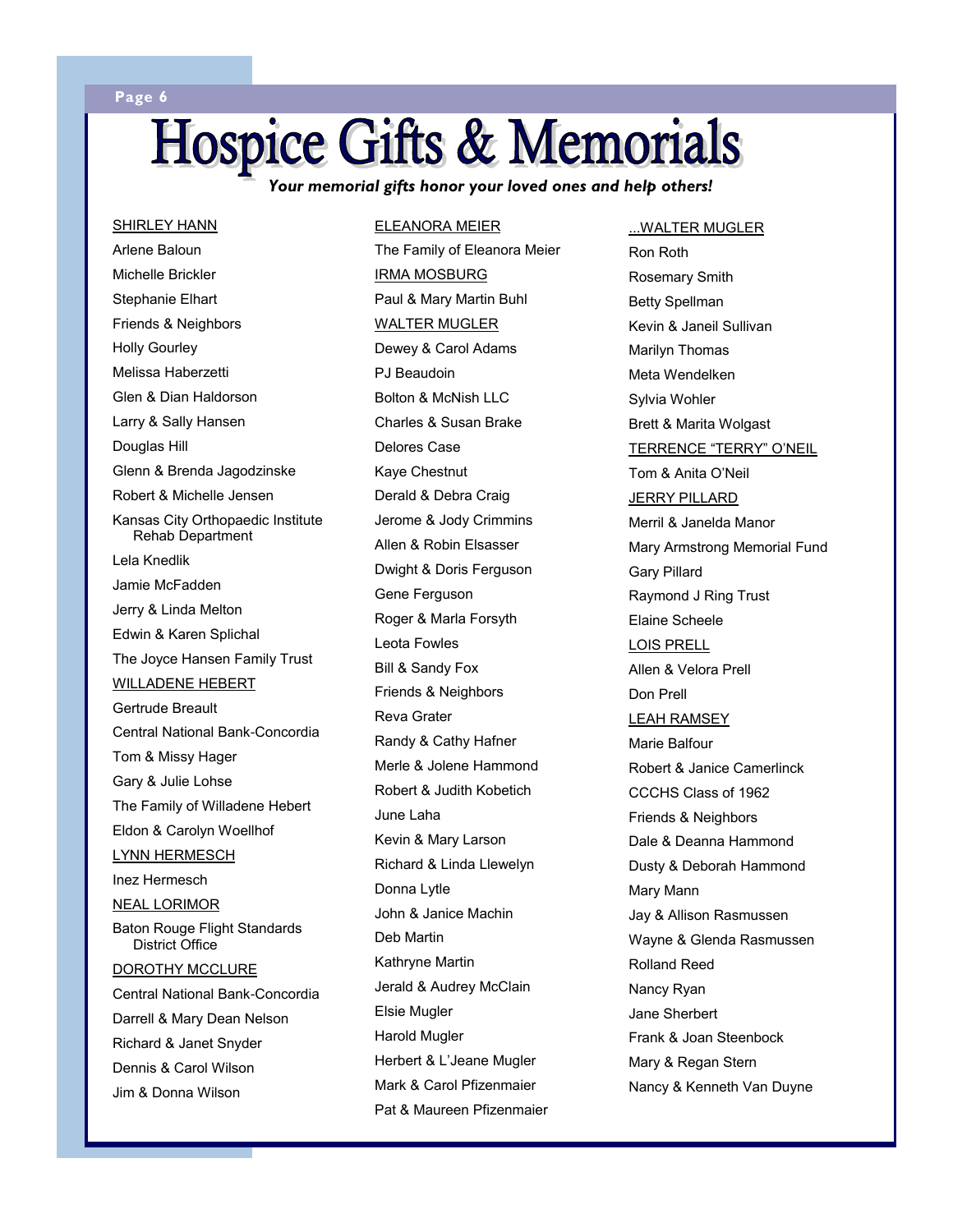### **Page 7**

### **Hospice Gifts & Memorials**

*Your memorial gifts honor your loved ones and help others!* 

#### PAUL REED

ハントリング アントリングリング

American Legion Post 101 Kelly & Cheryl Carpenter Laverne Carpenter Dixie Clemons Elsie Mugler Don & Twila Reed Randy Shadle Robert & Mary Taylor DALE RYSER Paul & Delores Blochlinger Friends & Neighbors Richard & Regina Loeffler

#### ...DALE RYSER

Doris McCall Gwen Miller ALMA SIEBENGARTNER The Family of Alma Siebengartner JAMES "JIM" SJOGREN Jim & Connie Reedy ROY TAYLOR Tim & Kathy Burger CCCHS Class of 1949 Mark & Susan Meier Dixie Sortor Andrew & Patty Taylor

#### ...ROY TAYLOR Roger & Alice Wilcoxson

ROBERT WAGOR Robert Wagor Memorial Fund



くくくくくくくくくくくくくくくく

### **The Last Battle**

If it should be that I grow frail and weak, And pain should keep me from my sleep, Then will you do what must be done, For this, the last battle, can't be won.

You will be sad I understand, But don't let grief then stay your hand, For on this day, more than the rest, Your love and friendship must stand the test.

We have had so many happy years, You wouldn't want me to suffer so. When the time comes, please, let me go.

Take me to where to my needs they'll tend, Only, stay with me till the end

And hold me firm and speak to me, Until my eyes no longer see. I know in time you will agree, It is a kindness you do to me.

Although my tail its last has waved, From pain and suffering I have been saved.

Don't grieve that it must be you, Who has to decide this thing to do; We've been so close,we two, these years, Don't let your heart hold any tears.

Author Unknown